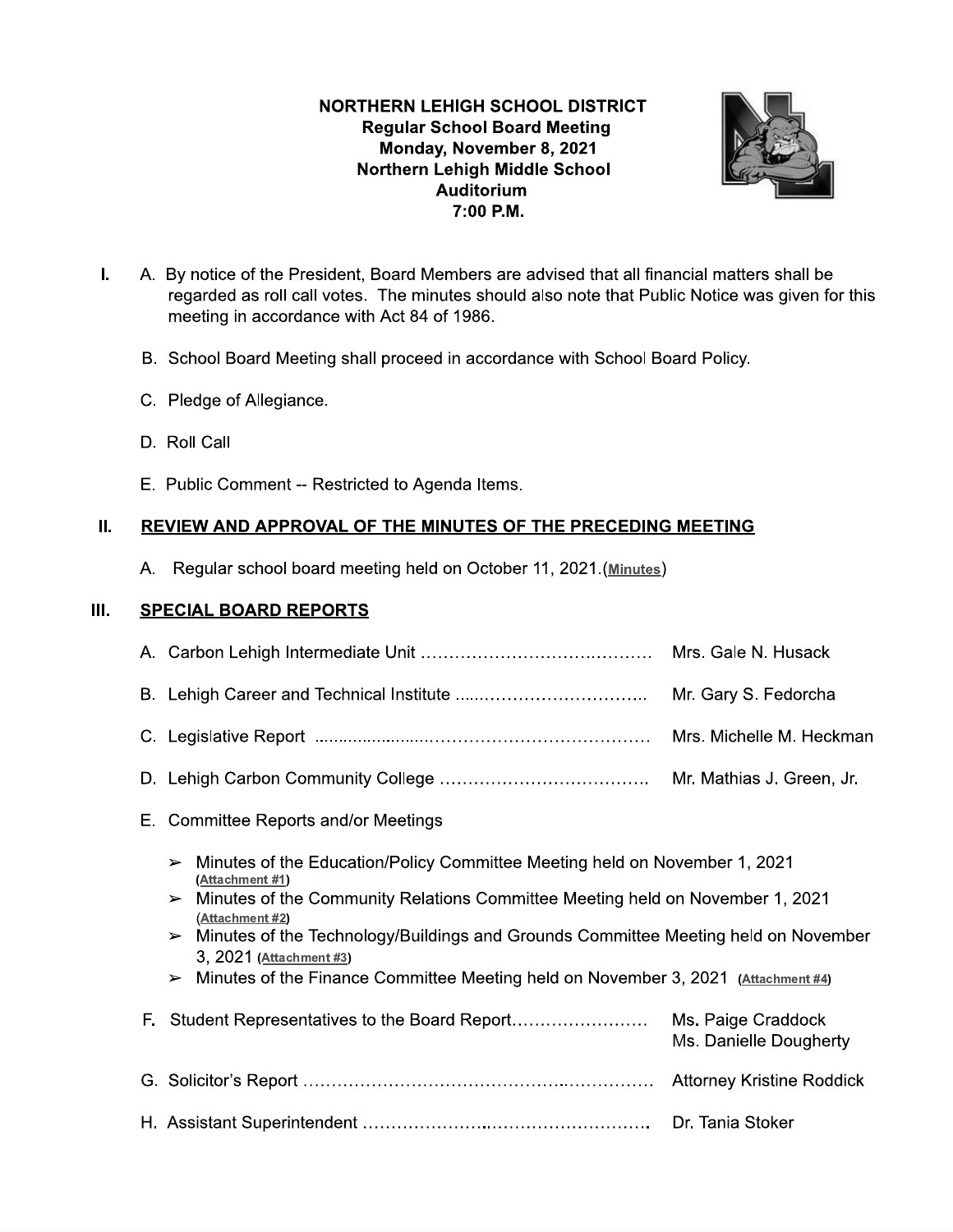- Mrs. Sherri Molitoris  $\triangleright$  ESSER Grants Update Mrs. Rhonda Frantz
	- $\geq$  2020-2021 Final Audit
- - ► Recognition of Mr. Green's and Mr. Keegan's Years of Service from PSBA - Mr. William Smeltzer, Presenter
	- > SHINE Program, Mrs. Rachel Strucko, Presenter
	- > American Education Week November 15-19, 2021
	- $\triangleright$  Backpack Buddies Donation of \$3,000
	- $\triangleright$  Donation from LCCC
	- $\geq$  Donation of \$200 for Water Bottles
	- $\triangleright$  Donation to Cafeteria
	- $\triangleright$  Announcement: Holiday Dinner Monday, December 6, 2021, at 6:00 p.m. Middle **School Annex**
	- Example Personal Repressor Representively Personal Represential Meeting at 6:45 p.m. -Regular School Board Meeting at 7:00 p.m. - No December Committee meetings
- K. An executive session will be held at 6:15 p.m. at the Middle School Library.

#### IV. **PERSONNEL**

#### A. Retirement/Resignation

- 1. With regret, accept the retirement resignation of Kay O'Donnell from her position as Custodian, effective February 17, 2022. Mrs. O'Donnell will be retiring from the Northern Lehigh School District after 7 years of service.
- 2. Accept the resignation of Shawn Green from his positions as Game Worker and National Reading Olympics, effective October 13, 2021.
- 3. Accept the resignation of Jacob Schneck from his position as Middle School Boys' Basketball Coach, effective immediately.

#### B. Appointment -Non-Instructional

1. Tara Williams\*

Assignment: Cafeteria/Hall Monitor - Slatington Elementary Salary: \$13.87/hour Effective: November 8, 2021 \*60 Working Day Probationary Period

2. Adrienne Jackson\* \*\*

Human Resources (HR) Generalist Assignment: Salary: \$50,000 (prorated) Effective: November 15, 2021 \*60 Working Day Probationary Period \*\* Pending Verification of Missing Personnel File Items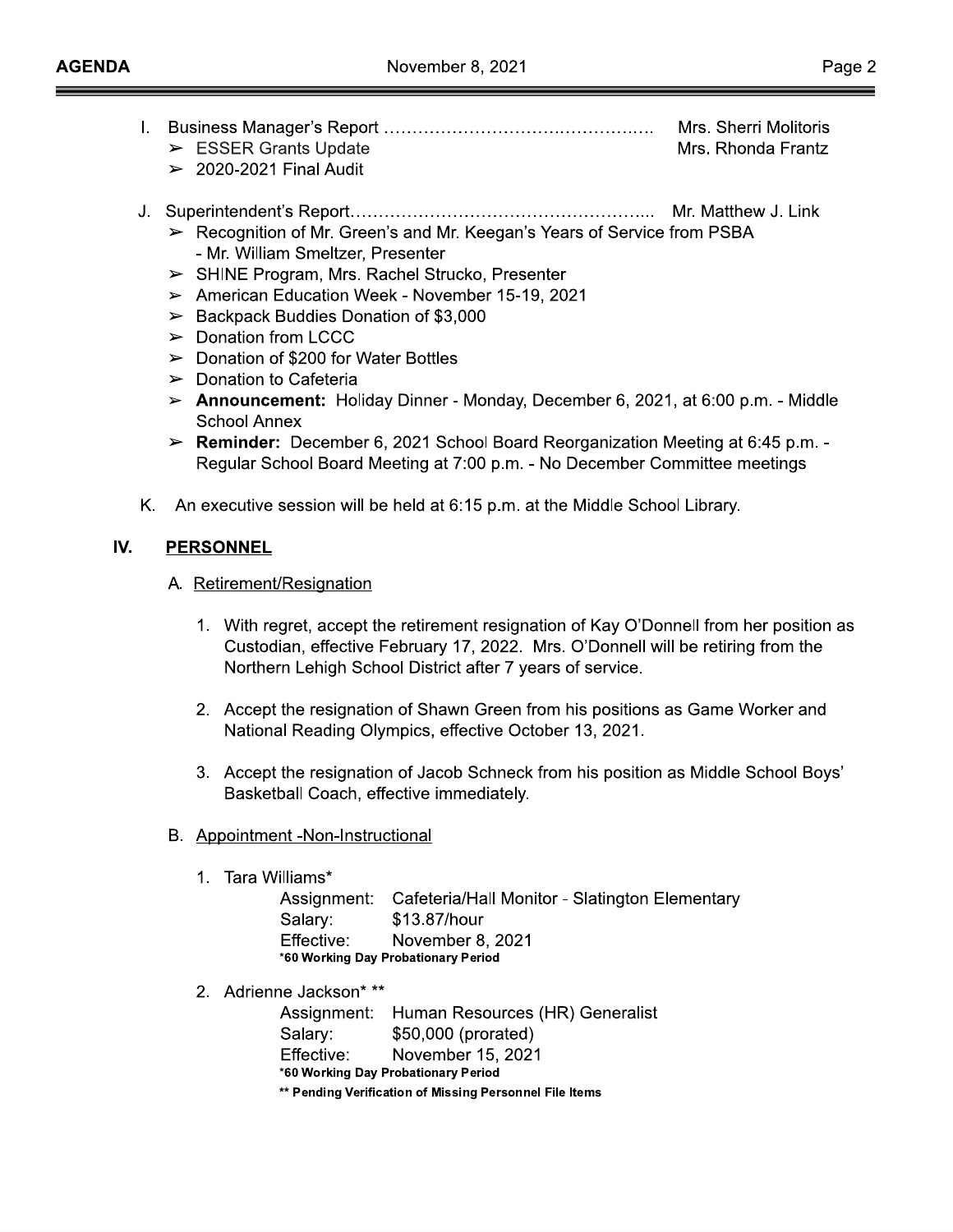C. Appointment - Administrative

Nichole Fink Assignment: Salary: Effective:

**Director of Food Services** \$68,000 (prorated) November 1, 2021

D. Substitutes

#### Non-Instructional

Motion to appoint the following individuals as substitute custodians for the 2021-2022 school year at the 2021-2022 substitute rate as approved on the Supplemental Personnel Salary Schedule:

Cole Hankee John Kline

Motion to appoint the following individual as substitute paraprofessional for the 2021-2022 school year at the 2021-2022 substitute rate as approved on the Supplemental Personnel Salary Schedule:

Tara Williams - Slatington Elementary Only

Instructional

Motion to appointment the following substitute teachers for the 2021-2022 school year at the 2021-2022 substitute teacher rates as approved on the Supplemental Personnel Salary Schedule:

Angela Everett - Elementary - Peters Elementary Only Kristina Stopper - Guest Teacher Caitlyn Stout\* - Guest Teacher \*Pending Verification of Missing Personnel File Items

#### E. Family Medical Leave

- 1. Approve the request of employee #7004 to take a medical leave of absence beginning on or about October 6, 2021, for their own medical reasons. Employee is requesting to use accumulated sick and personal days. Upon exhaustion of eligible days, employee is requesting an unpaid family medical leave. Employee plans to return to their position upon release from their physician.
- 2. Approve the request of employee #1115 to take approximately a six week medical leave of absence for their own serious health reasons beginning on October 22, 2021. Employee requests to use sick days during their leave of absence and plans to return to their current position upon release from their attending physician.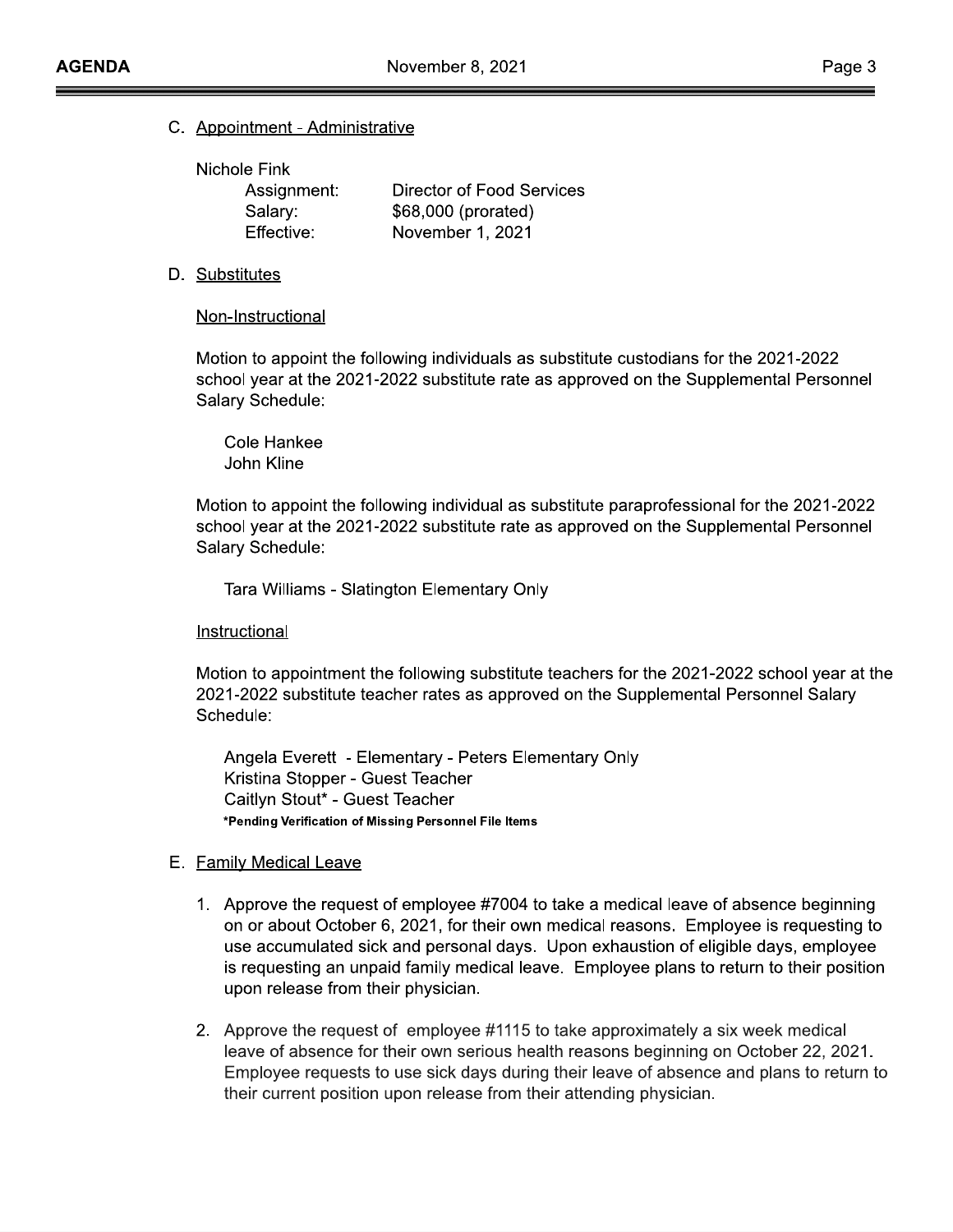F. Co-Curricular Appointments 2021-2022

| <b>Bradford Jones</b>                                 | Assistant Girls' Basketball Coach (MS) | \$5136 |  |  |  |  |  |  |
|-------------------------------------------------------|----------------------------------------|--------|--|--|--|--|--|--|
| William Watkins*                                      | Assistant Girls' Basketball Coach (JV) | \$5136 |  |  |  |  |  |  |
| *Pending Verification of Missing Personnel File Items |                                        |        |  |  |  |  |  |  |

G. Co-Curricular Volunteers 2021-2022

Samuel Yadush Assistant Boys' Basketball Coach

### V. POLICY

#### A. Board Policy First Reading

- 1. Approve school board policy #150 Title I Comparability of Services Programs, as presented after the first reading. (Attachment #5)
- 2. Approve school board policy #622 Federal Fiscal Compliance Finances, as presented after the first reading. (Attachment #6)

#### B. Board Policy Second Reading

- 1. Approve school board policy #122 Extracurricular Activities Programs, as presented after the second reading. (Attachment #7)
- 2. Approve school board policy #123 Interscholastic Athletics Programs, as presented after the second reading. (Attachment #8)
- 3. Approve school board policy #123.2 Sudden Cardiac Arrest Programs, as presented after the second reading. (Attachment #9)

#### VI. CONFERENCES

- 1. Sherri Molitoris PASBO Conference March 8-11, 2022 Hershey Lodge Hershey, PA -Registration: \$349.00; Lodging: \$526.14; Travel: \$73.92; Meals: \$75.00 - Total Approximate Cost: \$1,024.06 - Funding: Business Office Budget (Attachment #10)
- 2. Scott Pyne PDE SAS Institute December 6-8, 2021 Hershey Lodge Hershey, PA -Registration: \$150.00; Lodging: \$319.68; Travel: \$87.92; Meals: \$50.00 - Total Approximate Cost: \$607.60 (Attachment #11)
- 3. Scott Pyne PDE Data Summit March 21-23, 2022 Hershey Lodge Hershey, PA -Registration: \$175.00: Lodging: \$374.12: Travel: \$87.92; Meals: \$50.00 - Total Approximate Cost: \$687.04 (Attachment #12)

### **VII. CURRICULUM AND INSTRUCTION**

1. As per the recommendation of the administration, Education/Policy Committee and Finance Committee, purchase a 3 year (11/9/21-6/30/24) Smart Music license for the elementary band program at a cost of \$3,304.67, funding through ESSER grant for learning loss. (Attachment #13)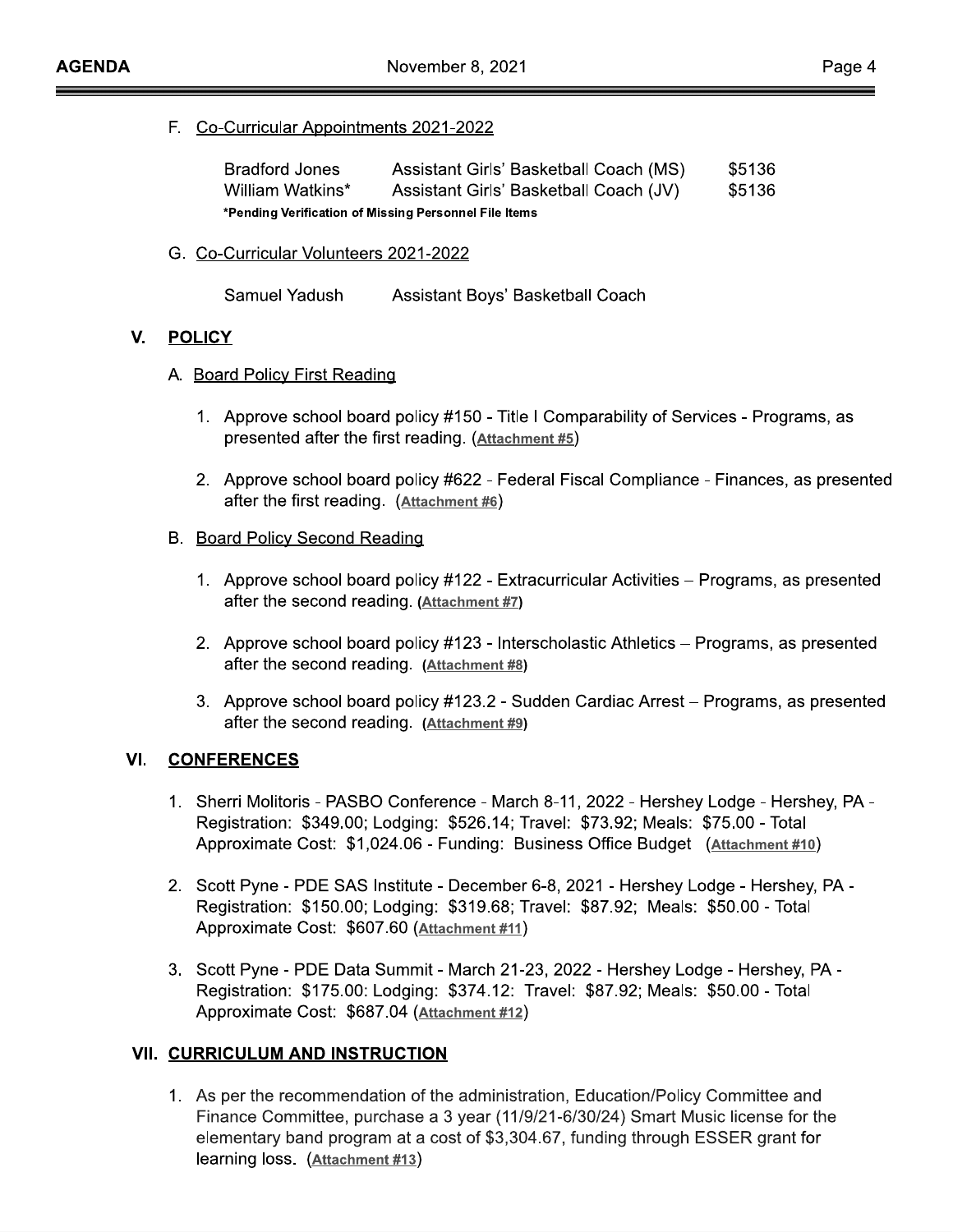- 2. As per the recommendation of the administration, Education/Policy Committee and Finance Committee, purchase Heggerty Phonemic Awareness Videos at a cost of \$79.98 for 1 year, funding through ESSER grant for learning loss. (Attachment #14)
- 3. As per the recommendation of the administration, Education/Policy Committee and Finance Committee, purchase Fifty Nifty Activity Books at a cost of \$849.49, funding through ESSER grant for learning loss. (Attachment #15)
- 4. As per the recommendation of the administration, Education/Policy Committee and Finance Committee, purchase Zearn for Peters Elementary School and Slatington Elementary School at a cost of \$2,500 per building for the 2021-2022 school year, funding through ESSER grant for learning loss. (Attachment #16)
- 5. As per the recommendation of the administration, Education/Policy Committee and Finance Committee, purchase a classroom set of textbooks with 5-year digital license for the 8th grade Intro to Spanish course at a cost of \$6,878.50, funding through district Curriculum and Instruction budget. (Attachment #17)
- 6. As per the recommendation of the administration and Finance Committee, purchase four 1-year (11/9/21-11/9/22) S'More subscriptions to be used by building and district administration at a cost of no more than \$600 total, funding through respective building and department budgets.

#### VIII. OLD BUSINESS

### IX. NEW BUSINESS

- A. Appoint the Business Manager or their designee to serve as the trustee on behalf of the Northern Lehigh School District in the Lehigh County Health Benefits Consortium and Dental Plan Consortium.
- B. Appoint Sherri Molitoris as the Northern Lehigh School District representative and reappoint Heather Kenyon as alternate representative to the Lehigh Tax Collection Committee (LTCC).
- C. Per the recommendation of the administration and Policy/Education Committee, approve the Lehigh Carbon Community College SHINE Summer Program for the 2021-2022 school year at no cost to the Northern Lehigh School District.
- D. Human Resources (HR) Generalist

Approve the new Salary and Benefit Agreement between the Northern Lehigh School District and the Human Resources (HR) Generalist.

### X. FINANCIAL

- A. Approve the Following Financial Reports:
	- 1. General Fund Account month of July, August, September 2021
	- 2. NLHS Student Scholarship Account month of October 2021
	- 3. NLHS Student Activities/Clubs Account month of October 2021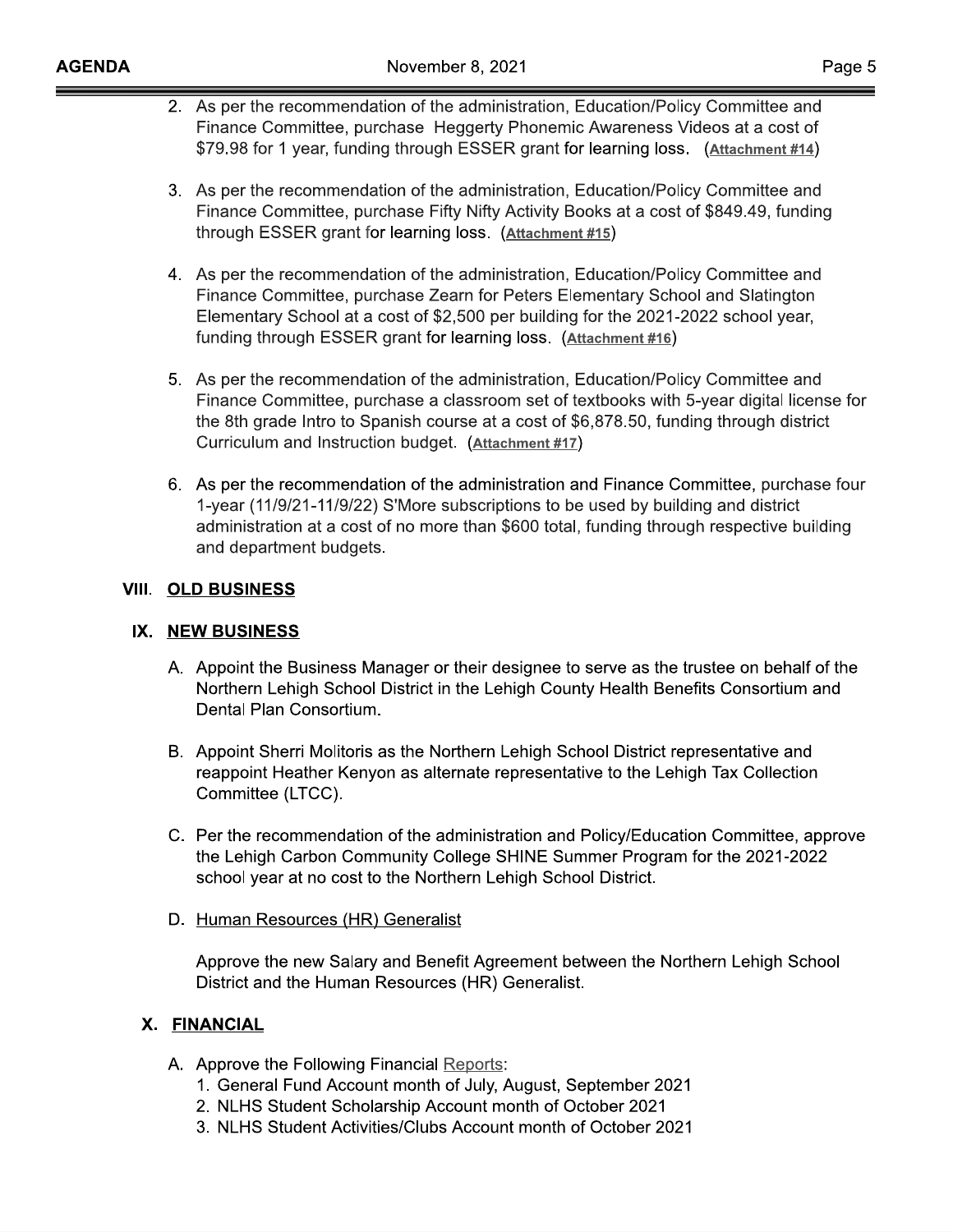- B. Approve the Following List of Bills:
	- 1. General Fund months of October & November, 2021
	- 2. Cafeteria Fund months of October & November, 2021
- C. Approve abatement/exoneration requests of per capita taxes, for the residents that fall within the guidelines, as presented. (Attachment #18)
- D. As per the recommendation of administration and the Technology/Buildings and Grounds Committee, approve the purchase of the Barracuda Backup Server Unlimited Cloud Storage Subscription at a cost of \$8,664.00, funding through the Technology Department budget.
- E. As per the recommendation of administration and the Technology/Buildings and Grounds Committee, approve the 2-Year contract for AED inspection through School Health at a cost of \$9,709.00, funding through the PCCD Competitive Grant and Buildings and Grounds Budget. (Attachment #19)
- F. As per the recommendation of administration and the Technology/Buildings and Grounds Committee, approve the NRG Tridium Software service agreement for HVAC system upgrade at a cost of \$4,900.00, funding through the Buildings and Grounds Budget. (Attachment #20)
- G. As per the recommendation of administration and the Technology/Buildings and Grounds Committee, approve the SafeTransport hardware upgrade at a cost of \$9,900.00, funding through the PCCD Competitive grant. (Attachment #21)
- H. As per the recommendation of the administration and the Technology/Buildings and Grounds Committee, approve the transportation contract at the IRS reimbursement rate with the parent of Student #2390257. (Attachment #22)
- I. As per the recommendation of the administration and the Technology/Buildings and Grounds Committee, approve the transportation contract at the IRS reimbursement rate with the parent of Student #3190178. (Attachment #23)
- J. As per the recommendation of the administration and the Technology/Buildings and Grounds Committee, approve the new Verizon cell phone agreement for upgrade of the Maintenance cell phones, funding through the Buildings and Grounds Budget.
- K. Approve to designate Fund Balance ending June 30, 2021 as follows:

| 1. Committed Fund Balance: |                |
|----------------------------|----------------|
| Health Insurance           | \$803,867.00   |
| <b>PSERS Increases</b>     | \$1,854,115.07 |
| <b>Total Committed:</b>    | \$2,657,982.07 |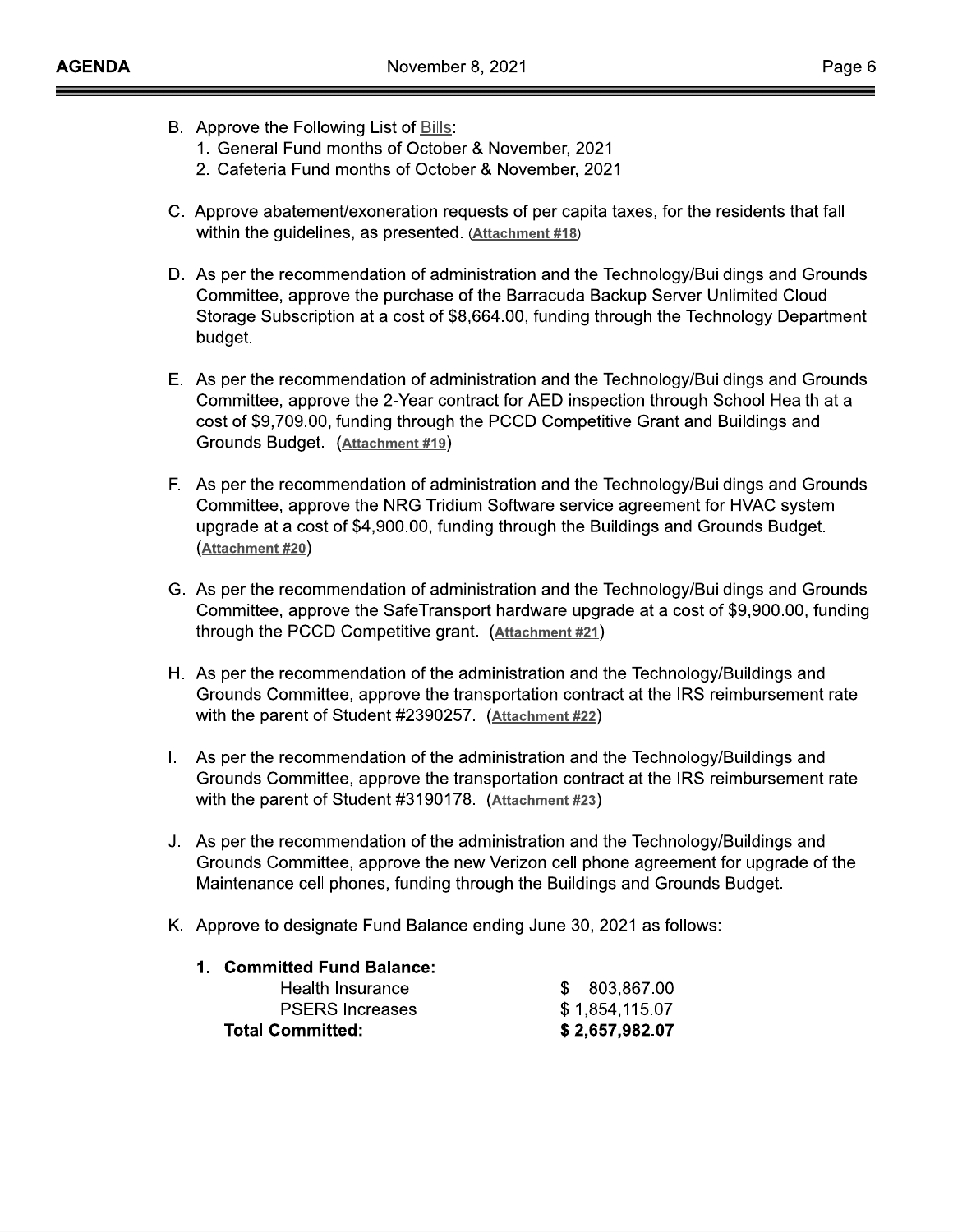$\equiv$ 

| <b>GENDA</b> | November 8, 2021                                                                                                                                                                                       |                  |
|--------------|--------------------------------------------------------------------------------------------------------------------------------------------------------------------------------------------------------|------------------|
|              | 2. Assigned Fund Balance:                                                                                                                                                                              |                  |
|              | <b>Assigned Current Yr Usage</b>                                                                                                                                                                       | \$<br>386,592.00 |
|              | Technology                                                                                                                                                                                             | \$<br>981,342.00 |
|              | 1:1 Computer Laptop Ins                                                                                                                                                                                | \$<br>75,000.00  |
|              | <b>Replacement Equipment</b>                                                                                                                                                                           | \$1,390,415.00   |
|              | Long Range Maintenance                                                                                                                                                                                 | \$1,865,586.33   |
|              | <b>Future Debt Service Payments</b>                                                                                                                                                                    | \$2,402,731.00   |
|              | <b>Slatington Elementary SA</b>                                                                                                                                                                        | \$<br>12,367.49  |
|              | <b>Peters Elementary SA</b>                                                                                                                                                                            | \$<br>28,129.81  |
|              | <b>Refreshment Stand:</b>                                                                                                                                                                              | \$<br>23,257.71  |
|              | <b>High School Scholarship</b>                                                                                                                                                                         | \$<br>20,556.68  |
|              | <b>Total Assigned:</b>                                                                                                                                                                                 | \$7,185,978.44   |
| 3.           | <b>Unassigned Fund Balance:</b>                                                                                                                                                                        | \$2,124,126.70   |
|              | 4. Restricted Fund Balances:                                                                                                                                                                           |                  |
|              | High School Scholarship:                                                                                                                                                                               | \$<br>126,813.56 |
|              | Slatington Elementary Student Actv: \$                                                                                                                                                                 | 1,088.91         |
|              | <b>Total Restricted Fund Balances:</b>                                                                                                                                                                 | \$<br>127,902.47 |
| 5.           | Nonspendable:                                                                                                                                                                                          | \$<br>49,917.77  |
|              | 6. Total Fund Balance:                                                                                                                                                                                 | \$12,145,907.45  |
| XI. LEGAL    |                                                                                                                                                                                                        |                  |
|              | A. Expulsion Hearing Waiver Approval                                                                                                                                                                   |                  |
| 1.           | The Board agrees to expulsion hearing waiver for Student #239<br>guardian have agreed to waive their right to a formal expulsion I<br>School Board and have also agreed to disciplinary action outline |                  |
| $2 -$        | The Board agrees to expulsion hearing waiver for Student #259<br>guardian have agreed to waive their right to a formal expulsion I<br>School Board and have also agreed to disciplinary action outline |                  |

# XI. <u>LEGAL</u>

# <u>arıng vvalver Approval</u>

- $\overline{1}$ . The Board agrees to expulsion hearing walver for Student #2390014. Student and \_=,9'()8 guardian have agreed to walve their right to a formal expulsion hearing in front of the  $\,$ \$12,145,907.45<br>
ing waiver for Student #2390014. Student ar<br>
right to a formal expulsion hearing in front of<br>
to disciplinary action outlined in the waiver.<br>
ing waiver for Student #2590091. Student ar<br>
right to a formal e School Board and have also agreed to disciplinary action outlined in the walver.  $\,$ ion Hearing Waiver Approval<br>
Pe Board agrees to expulsion hearing waiver fordian have agreed to waive their right to a for<br>
Pe Board and have also agreed to disciplina<br>
Pe Board agrees to expulsion hearing waiver fordian h iver Approval<br>to expulsion hearing waiver for Student #23900<br>eed to waive their right to a formal expulsion he<br>have also agreed to disciplinary action outlined<br>to expulsion hearing waiver for Student #25900<br>eed to waive th
- 6. Total Fund Balance:<br>
Expulsion Hearing Waiver Approval<br>
1. The Board agrees to expulsion hearing<br>
guardian have agreed to waive their righ<br>
School Board and have also agreed to<br>
2. The Board agrees to expulsion hearing<br>  $2.$  The Board agrees to expulsion hearing walver for Student #2590091. Student and guardian have agreed to waive their right to a formal expulsion hearing in front of the  $\,$ School Board and have also agreed to disciplinary action outlined in the walver.  $\,$
- Expulsion Hearing Waiver Approval<br>1. The Board agrees to expulsion hearing<br>guardian have agreed to waive their righ<br>School Board and have also agreed to to<br>2. The Board agrees to expulsion hearing<br>guardian have agreed to w on Hearing Waiver Approval<br>Board agrees to expulsion hearing waiver for<br>dian have agreed to waive their right to a form<br>ool Board and have also agreed to disciplinar<br>Board agrees to expulsion hearing waiver for<br>roll Board ing waiver for Student #2390014. Student are right to a formal expulsion hearing in front of to disciplinary action outlined in the waiver.<br>
ing waiver for Student #2590091. Student are right to a formal expulsion hearing Board agrees to expulsion hearing waiver for<br>andian have agreed to waive their right to a for<br>nool Board and have also agreed to disciplina<br>Board agrees to expulsion hearing waiver for<br>ardian have agreed to waive their rig to expulsion hearing waiver for Student #23900<br>eed to waive their right to a formal expulsion he<br>have also agreed to disciplinary action outlined<br>to expulsion hearing waiver for Student #25900<br>eed to waive their right to a  $3.$  The Board agrees to expulsion nearing waiver for Student #2390043. Student and The Board agrees to explaism healing<br>guardian have agreed to waive their right<br>School Board and have also agreed to  $\alpha$ <br>2. The Board agrees to expulsion hearing<br>guardian have agreed to waive their right<br>School Board and h Board agrees to expansion hearing warver for<br>redian have agreed to waive their right to a form<br>cool Board and have also agreed to disciplinar<br>Board agrees to expulsion hearing waiver for<br>redian have agreed to waive their r guardian have agreed to waive their right to a formal expulsion hearing in front of the  $\,$ It is disciplinary action outlined in the waiver.<br>
The waiver for Student #2590091. Student are right to a formal expulsion hearing in front of<br>
It is disciplinary action outlined in the waiver.<br>
The waiver for Student #23 School Board and have also agreed to disciplinary action outlined in the walver.  $\,$ Board and have also agreed to disciplina<br>Poor Board and have also agreed to disciplina<br>Por Board and have also agreed to disciplina<br>Por Board and have also agreed to disciplina<br>Por Board agrees to expulsion hearing waiver to expulsion hearing waiver for Student #25900<br>eed to waive their right to a formal expulsion he<br>have also agreed to disciplinary action outlined<br>to expulsion hearing waiver for Student #23900<br>eed to waive their right to a 2. The board agrees to explaism healing<br>guardian have agreed to waive their right<br>School Board and have also agreed to of<br>3. The Board agrees to expulsion hearing<br>guardian have agreed to waive their right<br>School Board and Board agrees to expansion hearing water. To<br>rdian have agreed to waive their right to a form<br>cool Board and have also agreed to disciplinar<br>Board agrees to expulsion hearing waiver for<br>rdian have agreed to waive their righ It is disciplinary action outlined in the waiver.<br>
The waiver for Student #2390043. Student are right to a formal expulsion hearing in front of<br>
It is disciplinary action outlined in the waiver.<br>
The waiver for Student #27 Board agrees to expulsion hearing waiver for<br>ardian have agreed to waive their right to a for<br>nool Board and have also agreed to disciplina<br>Board agrees to expulsion hearing waiver for<br>ardian have agreed to waive their rig to expulsion hearing waiver for Student #23900<br>eed to waive their right to a formal expulsion he<br>have also agreed to disciplinary action outlined<br>to expulsion hearing waiver for Student #2790<br>eed to waive their right to a
	- 4. The Board agrees to expulsion hearing waiver for Student  $\#ZZ9013Z$ . Student and guardian have agreed to waive their right to a formal expulsion hearing in front of the  $\,$ School Board and have also agreed to disciplinary action outlined in the walver.  $\,$

#### XII. CORRESPONDENCE